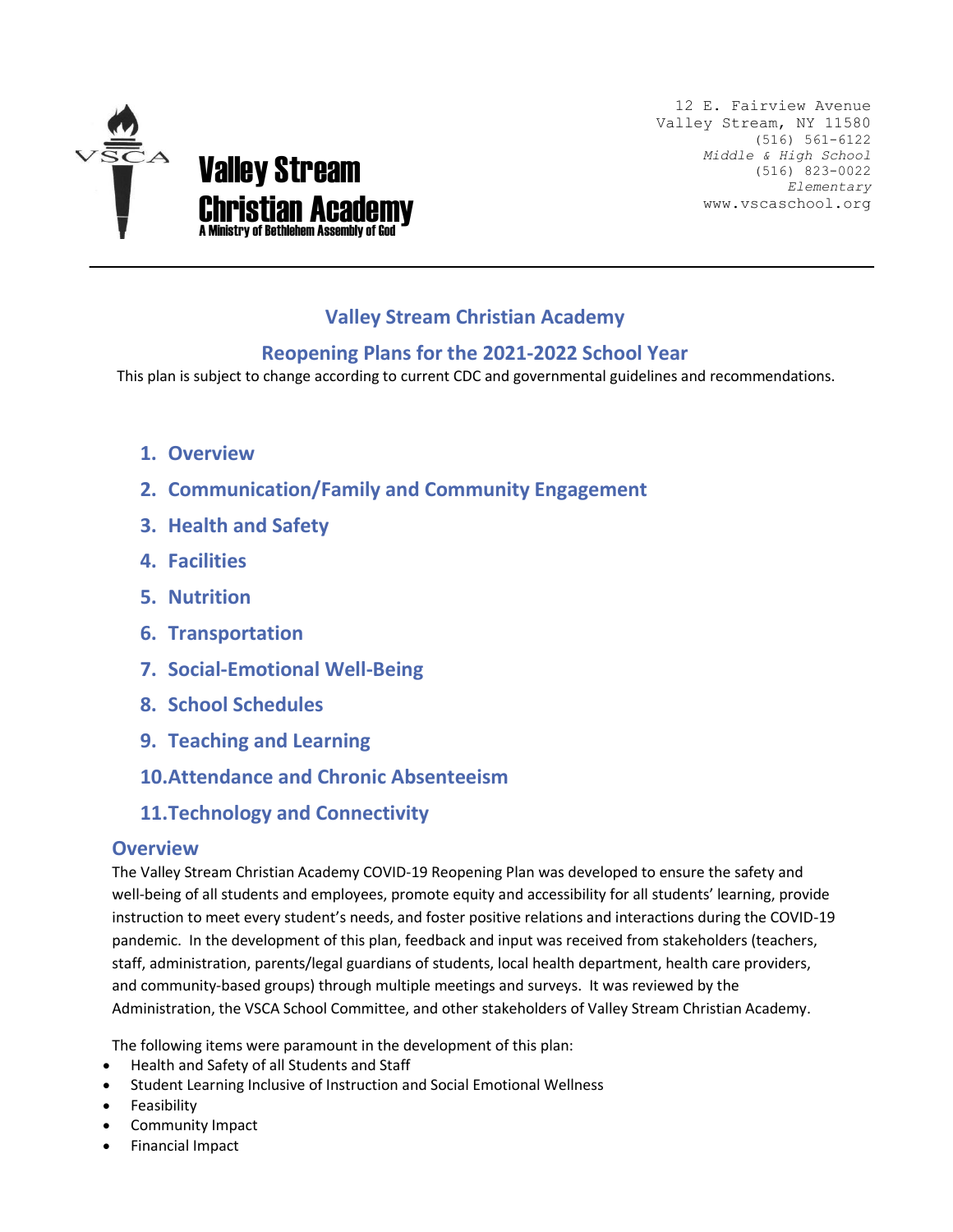# **Communication/Family & Community Engagement**

Communication will be essential for administrators, staff, and parents to work successfully as a team to meet the needs of students and their families during the COVID-19 pandemic. The principal in each building is designated as the COVID-19 Safety Coordinator who will be responsible for compliance with the health and safety aspects of the plan. The following are the varied mechanisms through which communication will occur:

- VSCA will use current SIS platform, FACTS, to communicate all relative information including school opening/closing, calendar, scheduling, and lesson plans. Communication always includes webpage, text, email, and social media.
- Students and staff will be trained in hand hygiene, proper face covering, social distancing, and respiratory hygiene through verbal and written instruction.
- The School Principal is designated as the point of contact upon the identification of positive COVID-19 cases.

These are uncertain times, requiring that we all pull together and adapt as best we can to facilitate continued learning, social-emotional well-being, and, most importantly, physical health and safety. We will require all students, staff and visitors to adhere to the CDC/DOH guidance regarding the use of PPE, specifically, face masks when distance of 3 feet cannot be maintained. This will be conveyed verbally and through signage posted throughout the school buildings.

Throughout the year, we may find ourselves changing course, depending on the status of the virus, government orders and health department guidelines. As we fully cooperate with the state and local health departments, our plans will, hopefully, allow us to transition smoothly between in school and remote learning, as needed.

The Reopening Plan is posted on our website.

## **Health & Safety**

- Regular reminders will take place regarding:
	- o Healthy hygiene practices
	- o Social distancing (currently 3 feet)
	- o Required face coverings
	- o Management of ill persons—designation of isolation room oversight by School Nurse
	- o Daily cleaning and disinfection of shared spaces

Valley Stream Christian Academy will designate the building principal as the COVID-19 Safety Coordinator who will be responsible for compliance with the health and safety aspects of the plan including plans to ensure the health, safety and cleanliness of our school on a daily basis. Reopening requires all of us to move forward together by practicing social distancing and other daily habits recommended by the CDC [\(https://www.cdc.gov/coronavirus/2019-ncov/prevent-getting-sick/prevention.html\)](file:///C:/Users/petershanhai/Downloads/(https:/www.cdc.gov/coronavirus/2019-ncov/prevent-getting-sick/prevention.html) and the Department of Health (DOH) to reduce our risk of exposure to the virus that causes COVID-19. Reopening of our school buildings will strongly rely on general public health strategies, including increased testing of people for the virus, social distancing, and isolation if necessary. The VSCA precautions and maintenance plan will focus on cleaning and disinfecting our classrooms, hallways, offices and additional working spaces on a daily basis and staff implementing precautionary practices.

**Social Distancing:** Social distancing of 3 feet or a barrier will be maintained between individuals in the schools and on school grounds. The physical barriers, if used, will not adversely affect airflow, heating, cooling, or ventilation, or otherwise present a health or safety risk. The barriers will be in accordance with the United States Department of Labor's Occupational Safety and Health Administration (OSHA) guidelines.

**Screens for Staff Desks:** There will be protective screens for security desks at each building and for desks in office spaces where social distancing is not possible.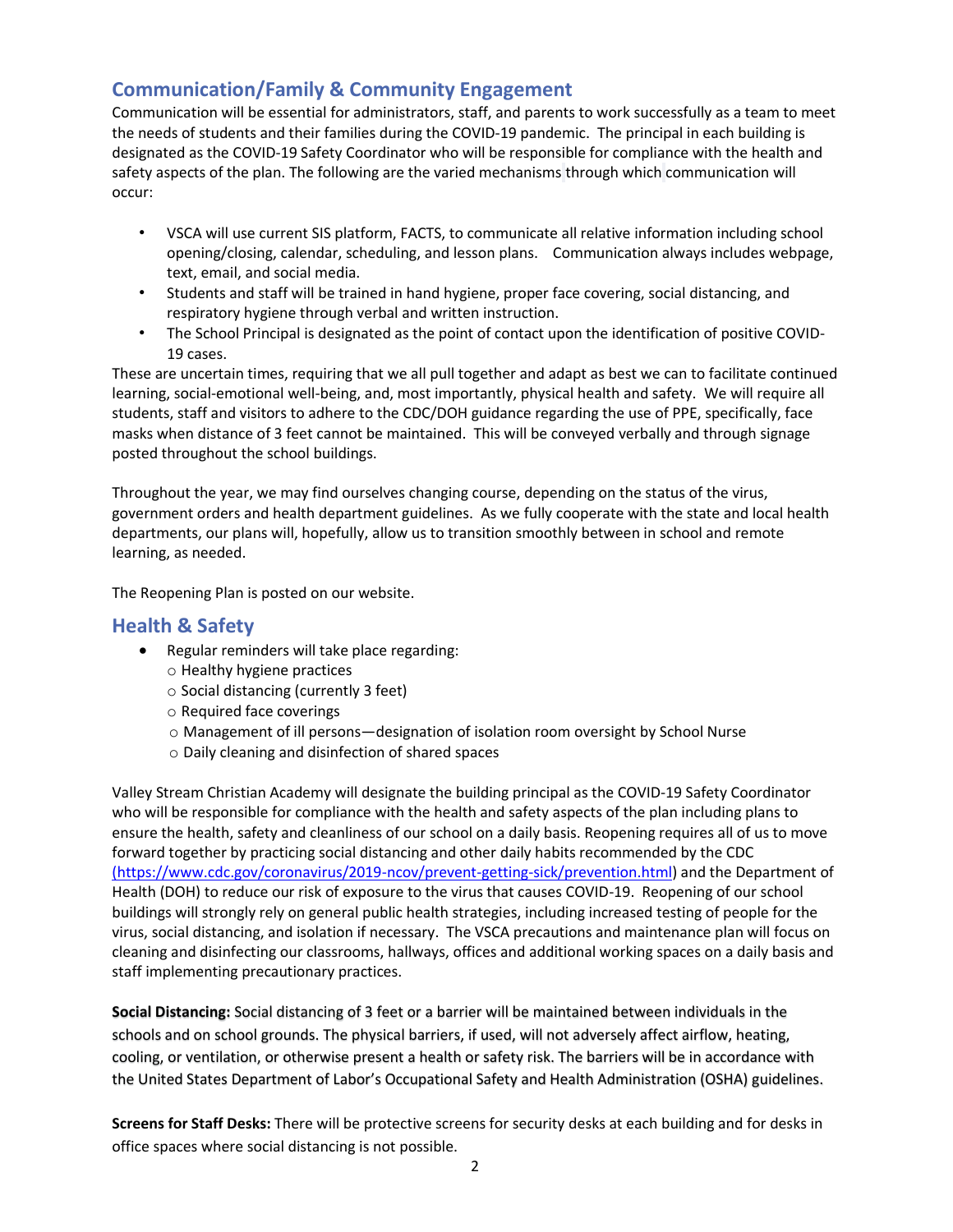**Student Desk Spacing:** Spacing and configuration of desks will be based on most recent CDC, DOH and NYSED guidelines. Desks will all be facing the same direction at this time with social distancing of 3 feet between students as much as possible.

**Face Coverings**: Face coverings (acceptable for COVID-19) must be worn by all students, staff and visitors as per CDC and DOH guidelines. Disposable face masks will be provided to staff and students who do not have their own. Training will be provided on how to put on, take off, clean (if needed), and discard PPE.

**Face shields:** Face shields will be worn by nurses, custodial staff, and other staff where deemed necessary as an accommodation.

**Gloves:** Gloves will be made available for all staff.

**Gowns for nurses:** Protective gowns will be used by nurses when confronted with symptomatic individuals.

**Signage for Social Distancing and Health Hygiene Protocols**: Signage and visual aids will be utilized throughout each building to inform staff and students with regard to social distancing and health hygiene protocols.

**Playground equipment**: Playground equipment access will be determined by current CDC, DOH and NYSED guidance. The playground equipment will be permitted to be used and shared.

**Security Staff**: Security staffing will be determined and assigned based on points of entry for arrival and dismissal.

**Restrict Water Fountain Usage**: Students and staff will not be permitted to drink directly from water fountains. Fountains will only be used for filling up refillable water bottles.

**Student Bathroom Usage:** Principal will establish protocols to monitor and limit student usage of bathrooms in order to minimize unsupervised interactions between students and facilitate cleaning of bathrooms throughout the day. Use of face masks and maintaining social distancing will be required. Only one student at a time will be permitted. Teachers will contact the front office to inform and regulate this procedure.

**Additional Instructional Spaces**: Maintaining social distancing may be difficult. If additional space is needed, art room, cafeterias, gymnasium, and other rooms may be repurposed.

**Early Morning Program**: An early morning childcare program will be provided in each school with the utilization of masks, social distancing, and cleaning protocols in place.

**Teachers' Lounge**: Social distancing will be crucial in this space. The CDC recommends that seating be limited in common areas. Communal items, like coffee pots, water coolers, and bulk snacks, should be replaced with pre-packaged, single-serve items.

### **Means to Control Infection**

- Time management to reduce interaction
- Reduction in time spent outside of classroom including but not limited to:
	- o Entering and exiting building
	- o Changing of classes
	- o Classroom doors will remain open. Wherever possible, windows will be left open when weather permits.
	- o Alcohol-based hand rub dispensers will be available in each classroom, office, and hallway.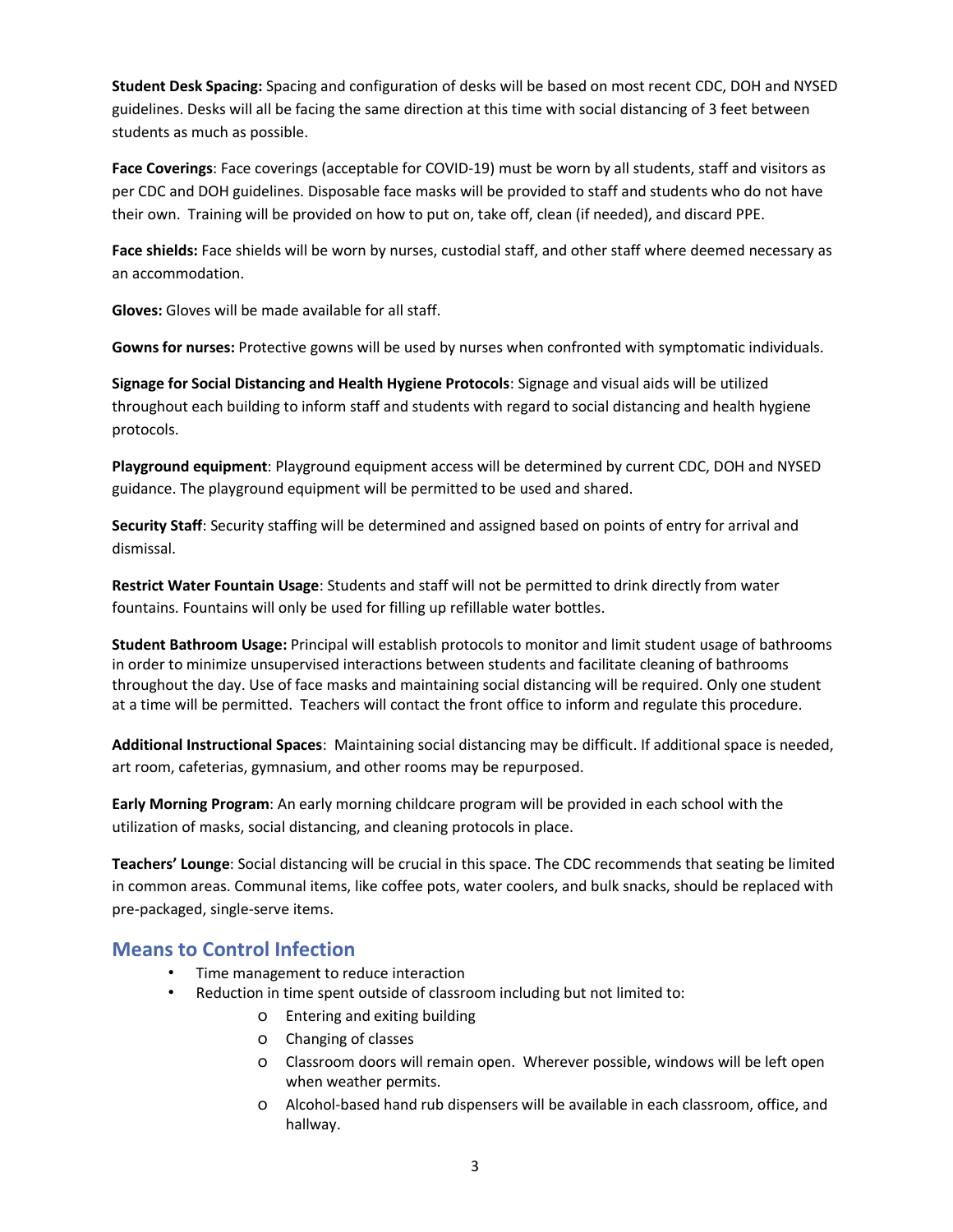## **Role of Nurse**

- The nurse will work alongside the School Principal as the COVID-19 coordinator for the building. Protocols in confirmed cases:
- **If a staff member or student comes into direct contact (within 6 feet) with a person with COVID-19 or a staff member or student has COVID-19, they must report such to the School Administration. This is immediately reported to the Department of Health by the School Nurse.**
- **The School Nurse will supervise the isolation room.**

### **HYGIENE AND BUILDING MAINTENANCE**

Building Cleaning Protocols: All custodial staff will be following CDC and DOH Guidelines for building cleaning [\(https://www.health.state.mn.us/diseases/coronavirus/schools/clean.html\)](https://www.health.state.mn.us/diseases/coronavirus/schools/clean.html). This will include cleaning high risk areas (desks, door knobs, railings, tables, water fountains and any areas used by many and frequently touched surfaces) utilizing products recommended from the Department of Environmental Conservation (DEC) and Environmental Protection Agency (EPA) as effective against COVID-19.

Cleaning in the event of confirmed COVID-19 related illness in the building: On a case by case basis, the school will follow CDC guidelines and Department of Health(DOH) guidelines regarding cleaning in the event of a confirmed COVID-19 related illness in the building [\(https://www.cdc.gov/coronavirus/2019](https://www.cdc.gov/coronavirus/2019-ncov/community/disinfecting-building-facility.html) [ncov/community/disinfecting-building-facility.html\)](https://www.cdc.gov/coronavirus/2019-ncov/community/disinfecting-building-facility.html).

Cleaning of Restrooms: Restrooms will be cleaned and disinfected on a daily basis.

Protocol for Distribution and Cleaning of Technology Devices: Devices utilized by staff and students will be cleaned daily with alcohol wipes. Students will only use their own devices.

Hand Sanitizers and Stations: Hand sanitizers are located throughout each building. Hand sanitizer will also be in classrooms where no sink for handwashing exists.

Health Hygiene and Other Training Regimens: Ongoing training for students and staff will be provided with regard to use of face masks, coughing, sneezing, social distancing and proper hygiene [\(https://www.cdc.gov/coronavirus/2019-ncov/prevent-getting-sick/prevention.html\)](https://www.cdc.gov/coronavirus/2019-ncov/prevent-getting-sick/prevention.html).

## **Screening and Tracking**

### *Screening Upon Entry to Buildings*

The CDC no longer recommends daily screening questionnaires and temperature checks. Anyone with a temperature over 100 degrees F is not permitted to be in the building. Parents should monitor their child's health and possible symptoms diligently each morning.

Protocols for asthma - related acute respiratory treatment care will be based on current standard of care. The state and local health department will be notified immediately about a case if diagnostic COVID-19 test results are disclosed as being positive.

### *Isolation*

- Any individual who is positive for COVID-19 exposure or symptoms, or who presents with a temperature greater than 100 degrees F, will not be allowed to enter a school building and must immediately be sent home with instructions to contact their health provider for assessment and testing.
- If a child needs to go home due to being symptomatic, parents will be notified about an expeditious pick-up. Parents must pick up their child immediately and provide information for a designated person to pick up their child if they are not able to do this immediately.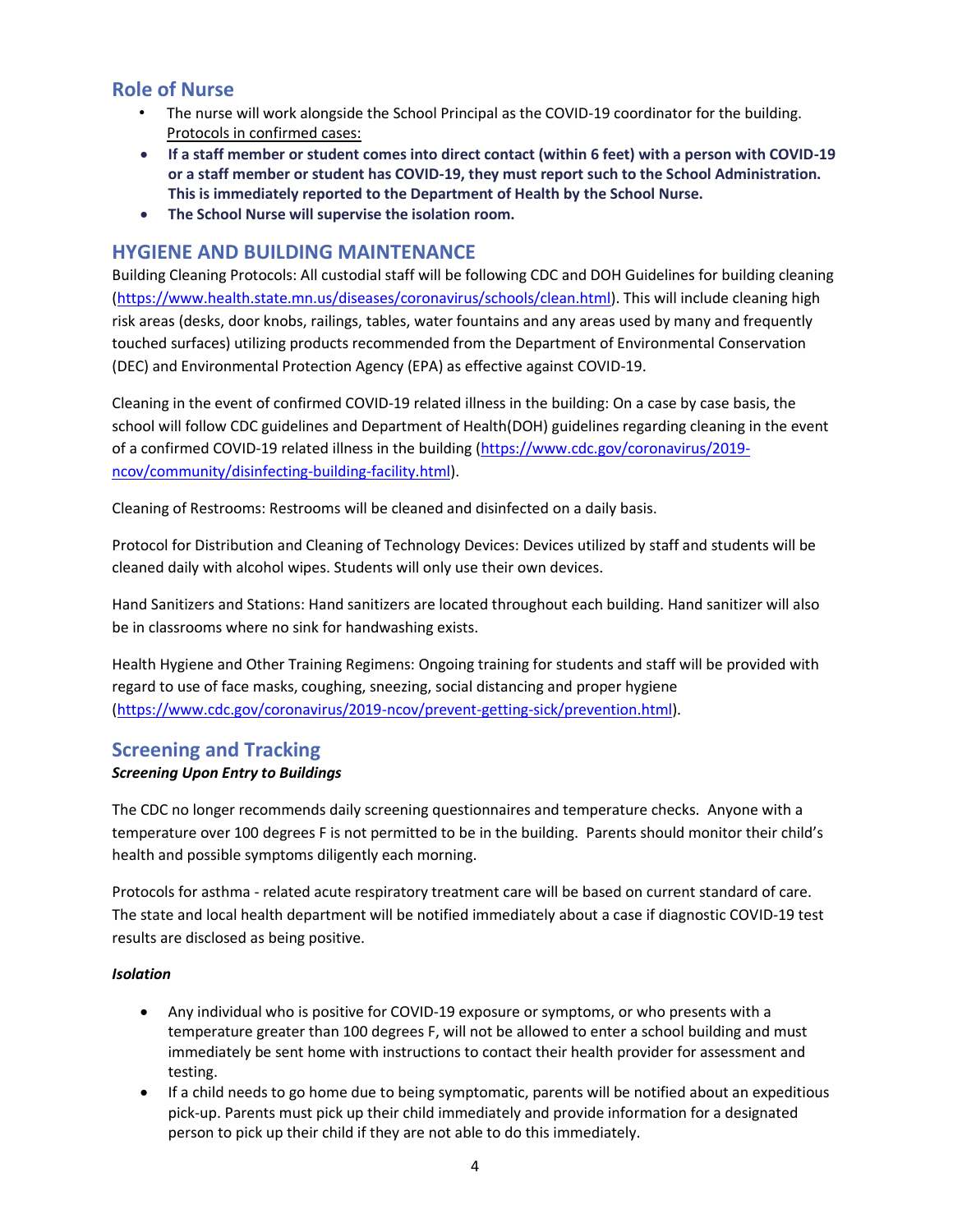- The child will be separated from other students and supervised with physical distancing until the child is picked up.
- Until a parent or designated person picks up the child he/she will stay with the nurse, in PPE, with social distancing, in the health office or designated isolation
- Until a parent or designated person picks up the child, he/she will stay with the nurse, in PPE with social distancing, in the health office or designated isolation area.
- Other health cases will be taken care of in an alternate location.
- If a staff member becomes ill, he/she will notify the school nurse immediately.
- Additional staffing will be provided to support nurses in these situations.

#### *Tracing*

• Nurses will collaborate with the Nassau County Department of Health in accordance with the New York State Contact Tracing Program regarding tracing if confirmed cases occur. Confidentiality will be maintained as required by federal/state law/regulations.

#### *Discovery of Cases/Containment*

- When COVID-19 cases are discovered, decisions as to when the entire school will be closed will be made in consultation with the state and local health department and VSCA will fully cooperate with the Department of Health in all recommendations. Plans will be communicated internally and externally throughout the closure process.
	- $\circ$  If a full school closure is warranted, parents will be notified immediately through the various means in our SIS platform. Students and staff will resume regular class schedule through the use of online learning and video conferencing platforms.
- In consultation with the local health department(s), requirements for when an individual may return to the in-person learning environment will be determined. At a minimum, a health care provider evaluation, clinical decision to return and any testing is a decision of the student or staff member's health care provider, and symptom resolution or medical release from isolation must be provided.
- Responsible parties will refer to the DOH's "Interim Guidance for Public and Private Employees Returning to Work Following COVID-19 Infection or Exposure" or CDC guidance for staff seeking to return to work after a suspected or confirmed case of COVID-19 or if they had close or proximate contact with a person with COVID-19.

### **Facilities**

*Social Distancing, Ventilation, Safety Drills*

**Social Distancing**: Social distancing of 3 feet will be maintained between individuals in the schools and on school grounds whenever possible.

**Building Condition Survey**: Compliance will be ensured with the 2020 Building Condition Survey and Visual Inspection.

**Code Reviews**: All new building materials used, will not adversely affect airflow, heating, cooling, or ventilation, or otherwise present a health or safety risk. The barriers will be in accordance with the United States Department of Labor's Occupational Safety and Health Administration (OSHA) guidelines.

**Ventilation**: Bethlehem Assembly of God has installed an air ionization and sterilization system. In addition, ventilation will allow in outdoor air to the greatest extent possible (e.g., opening windows and doors) in the classrooms. Filters have all been replaced and will continue to be done in the future, as per guidelines. **Safety Drills**: Fire evacuation drills and lockdown drills will be conducted according to the existing state requirements without deviating from current requirements. The drills will be conducted with social distancing, use of face masks, and gathering points located outside for fire drills.

**Building Code Compliance**: Any changes or additions to facilities will comply with the requirements of the 2020 New York State Uniform Fire Prevention and Building Code (BC).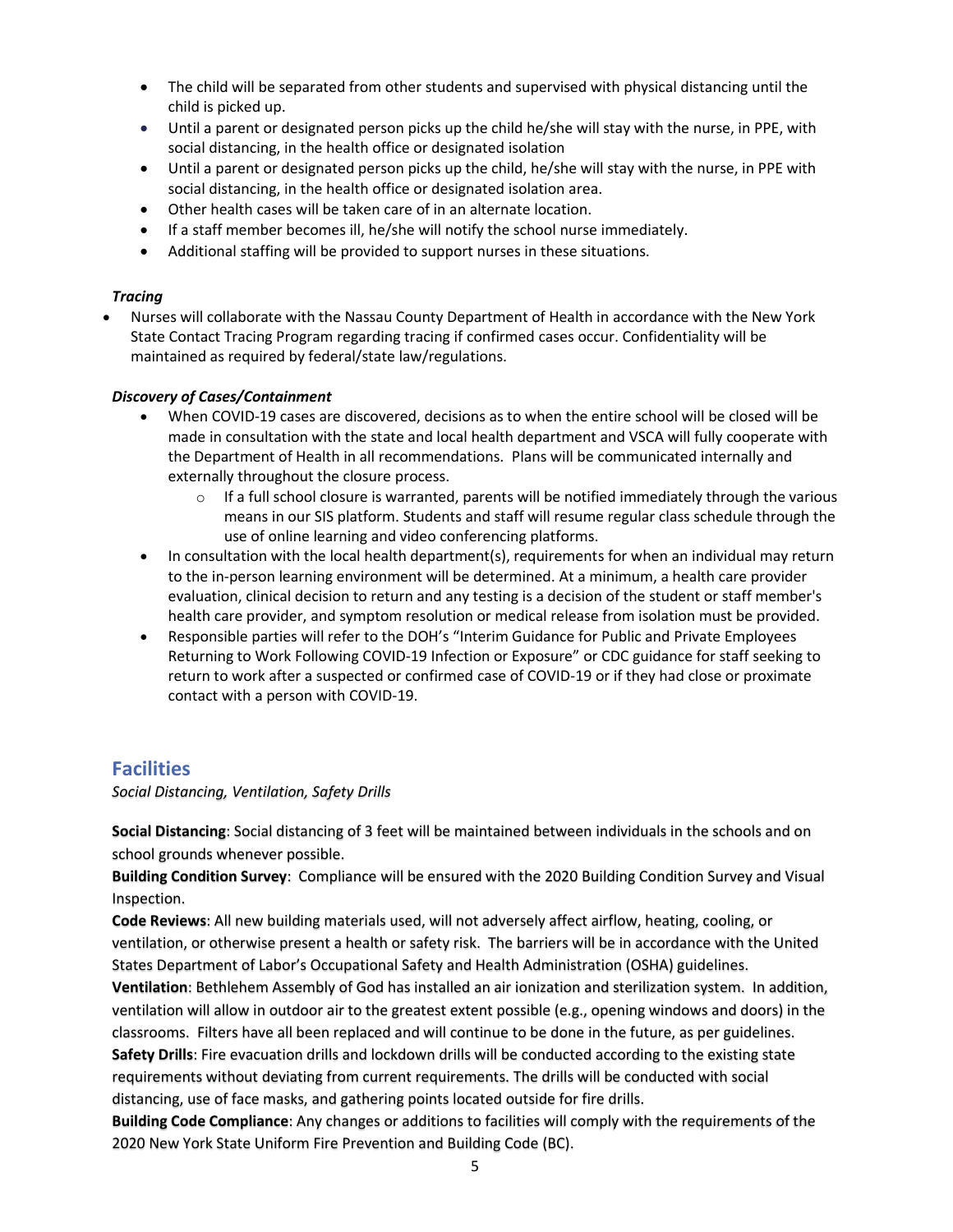**Lead-In-Water Testing**: New facilities are not being leased and tents are not being utilized. The existing toilet and sink fixtures meet the minimum standards. Each building has drinking fountains and can provide one drinking fountain per one hundred occupants. Any plastic separators utilized will comply with the 2020 BCNYS Section 2606.

## **Nutrition**

### *Protocols:*

- Students will have lunch and snacks in their classrooms, separated per three foot social distancing guidelines. The tables will be cleaned and disinfected.
- During all lunch or snack times, students will continue to follow all CDC social distancing requirements including 3 feet distancing.
- Elementary students will remain in their designated classroom for all meals.
- Middle school students will have a designated lunch room.
- High school students will be permitted to leave the campus to buy lunch but must return to the campus to eat. They will be given a designated space including but not limited to their classrooms.
- Students will be required to perform hand hygiene before and after eating.
- Sharing of food and beverages will not be permitted.
- Individual student food delivery will not be permitted. Consideration will be given to reinstate the school lunch vendor program.

## **TRANSPORTATION**

- VSCA does not provide bus transportation. School will abide by bus transportation policies.
- Students taking bus transportation, public or private, will be expected to keep face coverings on at all times.
- Students being transported by parents or guardians should wear masks when carpooling with other students.

## **SOCIAL AND EMOTIONAL WELL BEING**

- VSCA will address mental health concerns as they occur.
- Mental health education will be addressed age-appropriately within each classroom.
- Students will be given an opportunity to privately discuss their emotional well-being.

## **SCHOOL SCHEDULES**

### **Arrival and Dismissal:**

Students will enter school buildings at several different entry points designated by Administration. Each entry point will be assigned specific grade levels in order to address density reduction needs. Students will remain on socially distanced single lines while entering the building.

Designated staff members with PPE will take posts to monitor safe distances and the entry of students walking into the school buildings.

Dismissal will occur on staggered schedules to restrict the flow of students in hallways as they exit the buildings. Parents will be required to pick up their child and leave school grounds immediately.

### **Scheduling and Instruction:**

Scheduling and instruction were developed with input from stakeholders through meetings, surveys and social medial platforms to meet the needs of every student to allow for continuous instruction and academic support given the current status of COVID-19 in our area, and based upon governmental orders and guidance of the health department. If a full, in-person return to school buildings is permitted and possible, all stated precautions will be in place. However, we need to be prepared in the event this is not possible. We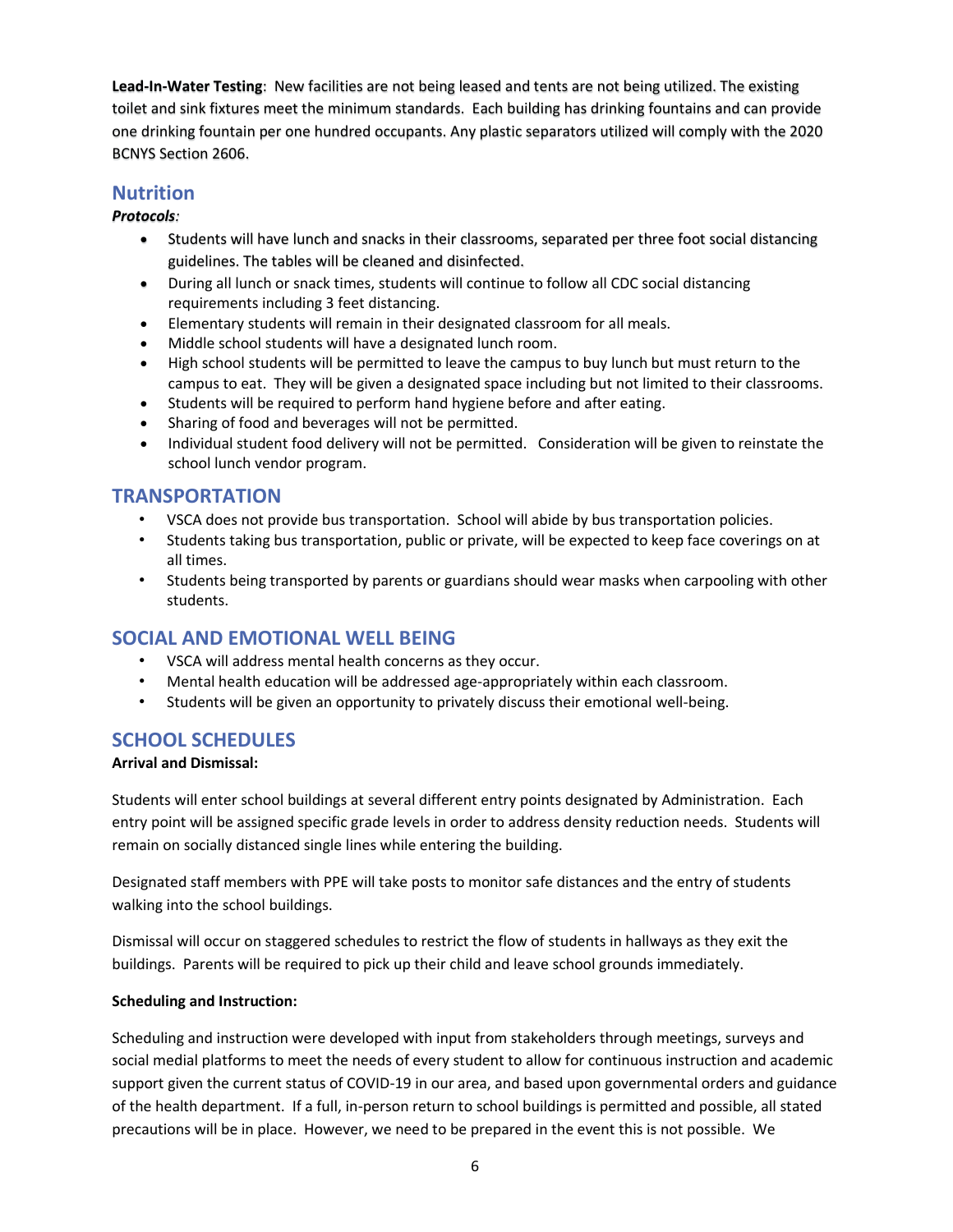understand that, should there be a need for an alternate day schedule or full at-home distance learning, this will present challenges for many of our school families.

The health and safety of all is VSCA's first priority and the school must adhere to existing orders and guidelines. Prevention of spread will be minimized by restricting interaction between cohorts and limiting student movement throughout the school buildings.

At this time, the learning models formally described as Remote and Hybrid will not be offered, however, they remain a possibility should governmental orders and guidance from the health department require.

# **TEACHING AND LEARNING**

## **GRADES K-12**

- All students will receive textbooks and access to digital resources for each academic subject.
- Current supply lists for classroom instruction are available on the school website. Students will not be permitted to share supplies.
- All instruction will remain at grade level expectations and standards across all core curriculum including but not limited to:
	- o Language Arts o Mathematics
	- o Science o Social Studies
- The 1,200-minute lab requirement will be met through hands on laboratory experiences, virtual laboratory experiences, or a combination of both.

### **The Arts**

o In-person instruction

- For elementary students, this will take place in each individual classroom. Students will receive individual kits of needed supplies.
- For secondary students, a designated space will be used. Students will receive individual kits.

### **Physical Education**

o In-person P.E.

- Whenever possible, P.E. activities will take place outside.
- **E** All other P.E. activities will take place in gymnasium following CDC guidelines.

### Teaching and Learning:

- Equitable instruction will be provided for all students with continuity of learning ensured with all of the instructional models.
- Daily interaction will take place between the students and teachers to ensure that students may interact and seek feedback and support from them.
- The instructional plans will be communicated to parents and guardians.

**Classroom Procedures**: Classroom procedures for full in person instruction and the hybrid model were developed with social distancing and safety parameters to protect all members of the school community.

- Desks will be rearranged to place all students facing in the same direction while adhering to social distancing of three feet and maintaining cohort groups as per current NYSED, CDC, DOH guidelines.
- Mask breaks will be given during the school day. Masks may be removed while eating meals and intermittently during instruction while remaining at one's desk.
- Students need to start each day with their own device, wiped clean daily and only use their own device throughout the day.
- Visual aids will be used to show traffic flow and spacing in classrooms.